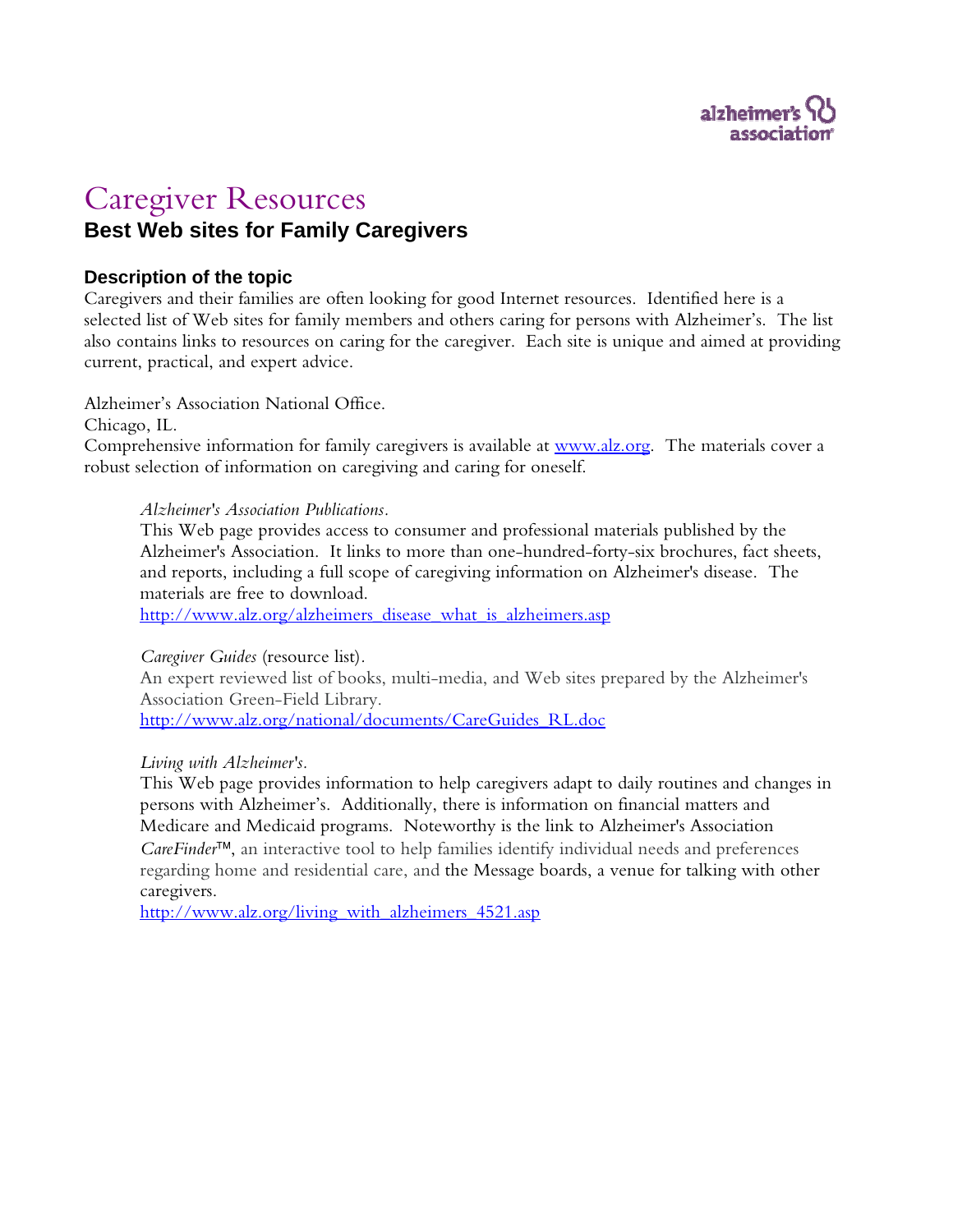Alzheimer's Disease Education and Referral Center (ADEAR) Silver Springs, MD.

*Caregiver Guide, 2007.* 

This online booklet of tips for caregivers of people with Alzheimer's disease from the National Institute on Aging provides advice on a comprehensive array of caregiving topics. Noteworthy is the easy to read, bullet-point format. Free copies are available at 800-438- 4380 or online.

<http://www.nia.nih.gov/Alzheimers/Publications/caregiverguide.htm>

*Connections* (newsletter)*.* 

Features Alzheimer caregiver articles, resources, information, and event listings. Individual copies and print or electronic subscriptions are free by calling 800-438-4380, ordering online, or downloading.

<http://www.nia.nih.gov/Alzheimers/ResearchInformation/Newsletter>

Alzheimer's Disease Research Center, Washington University, St Louis, 2002. St. Louis, MO. *Dementia and Driving.*  Contains driving and dementia Web links, including the popular guide from Hartford Insurance Company. <http://alzheimer.wustl.edu/adrc2/Education/SpecialTopics/dementiaanddriving.htm>

American Medical Association, 2006. Chicago, IL. *Caregiver Self Assessment Tool.*  A checklist to help caregivers take stock of their own well being and minimize risks to their health. <http://www.ama-assn.org/ama/pub/category/5037.html>

Elder Care Online. Islip, NY. *Alzheimer's and Dementia Care Channel.*  Guest authors provide solutions to challenging behaviors and offer advice to caregivers on coping and taking care of oneself. <http://www.ec-online.net/alzchannel.htm>

Family Caregiver Alliance.

San Francisco, CA.

For those caring for family members with chronic health conditions of all kinds, this Web site offers factsheets, monographs, policy and statistical documents, and consumer and training materials on caregiving and caring for oneself. A range of dementia specific caregiving materials is located under the *Fact Sheets & Publications* tab on the home page.

[http://www.caregiver.org](http://www.caregiver.org/)